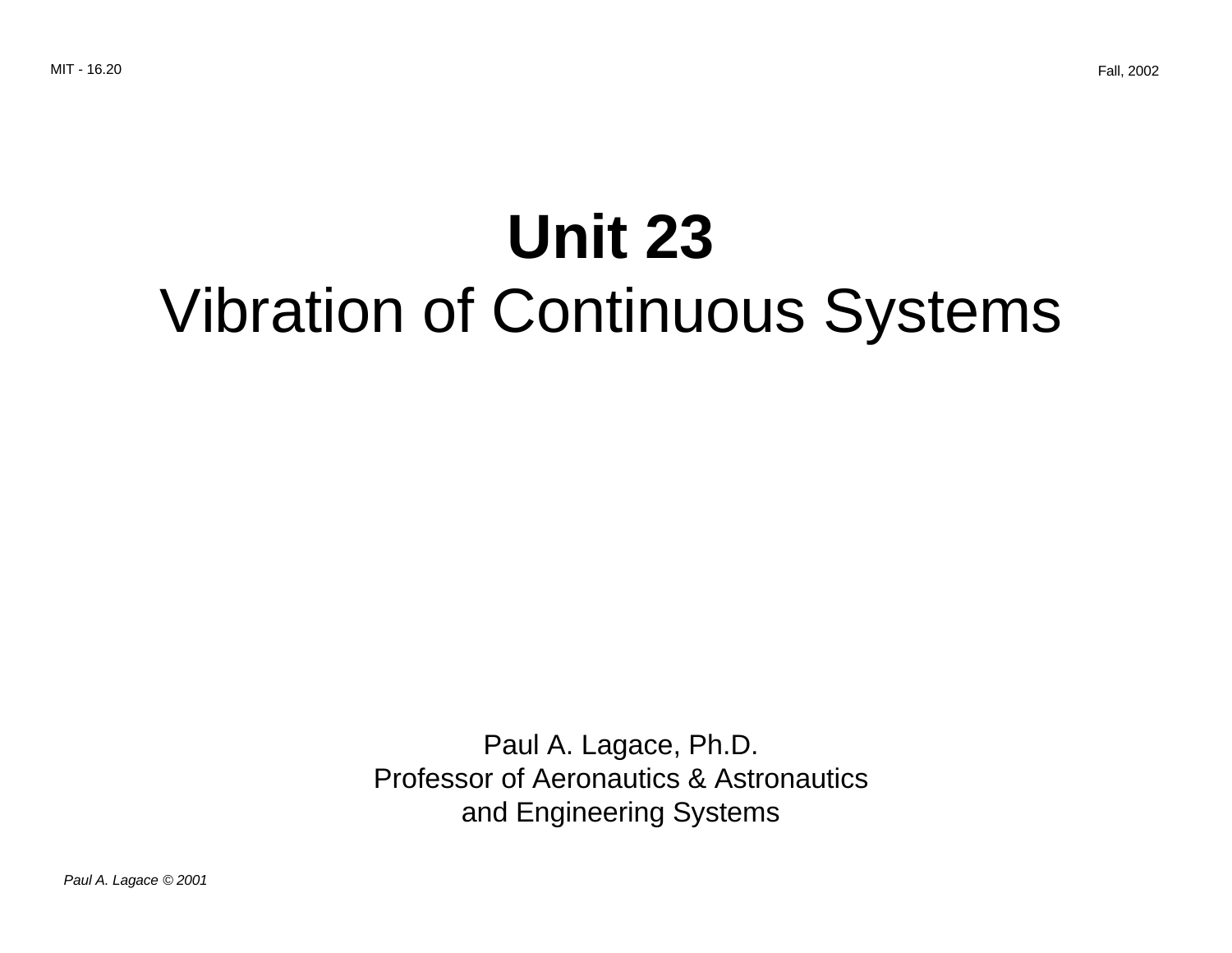The logical extension of discrete mass systems is one of an infinite number of masses. In the limit, this is a continuous system.

Take the generalized beam-column as a generic representation:

$$
\frac{d^2}{dx^2}\left(EI\frac{d^2w}{dx^2}\right) - \frac{d}{dx}\left(F\frac{dw}{dx}\right) = p_z \qquad (23-1)
$$

**Figure 23.1 Representation of generalized beam-column** 



This considers only static loads. Must add the inertial load(s). Since the concern is in the z-displacement (w):

```
Inertial load/unit length = m\ddot{w} (23-2)
   where: m(x) = \text{mass/unit length}
```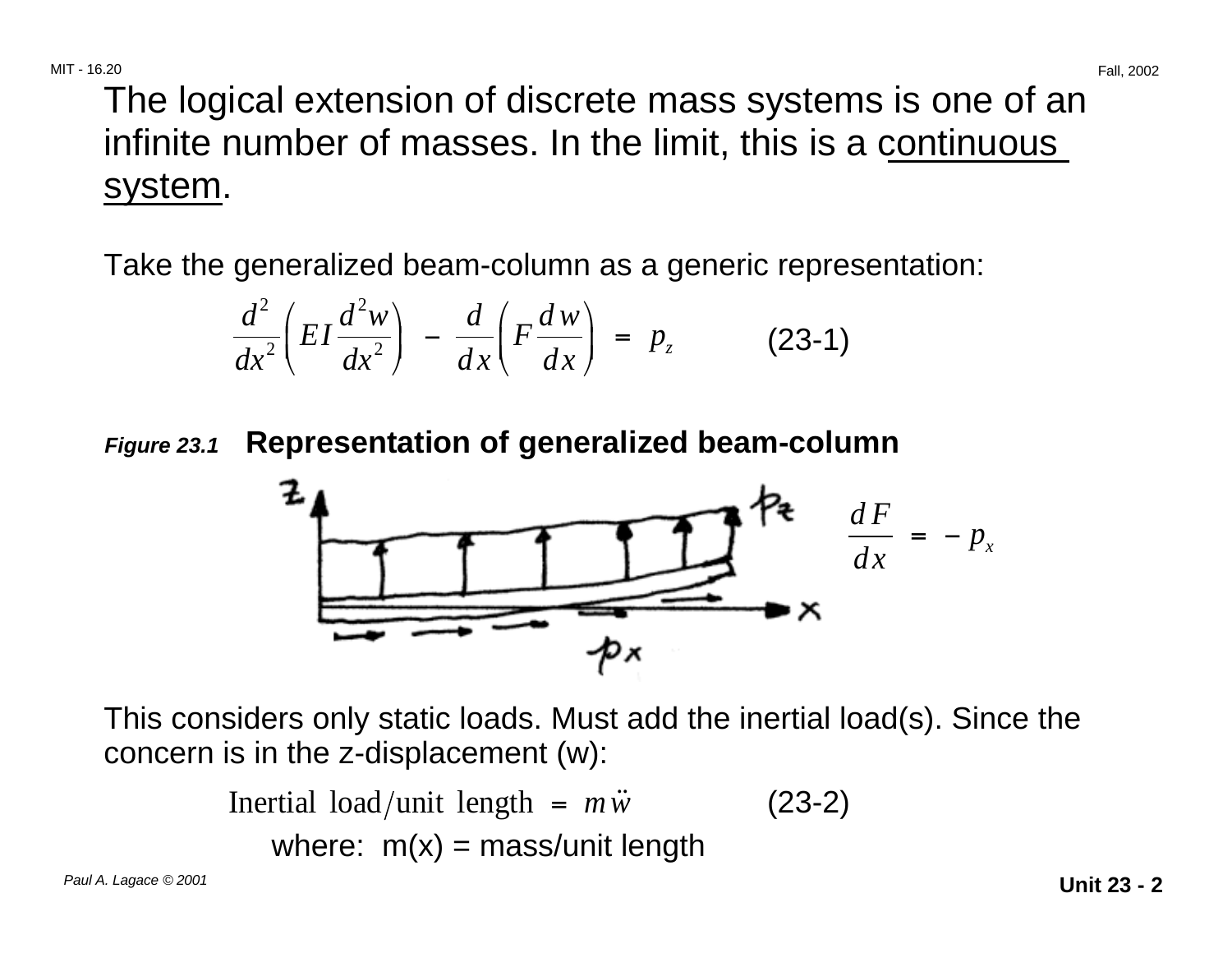Use per unit length since entire equation is of this form. Thus:

$$
\frac{d^2}{dx^2}\left(EI\frac{d^2w}{dx^2}\right) - \frac{d}{dx}\left(F\frac{dw}{dx}\right) = p_z - m\ddot{w}
$$

or:

$$
\frac{d^2}{dx^2}\left(EI\frac{d^2w}{dx^2}\right) - \frac{d}{dx}\left(F\frac{dw}{dx}\right) + m\ddot{w} = p_z
$$
 (23-3)

Beam Bending Equation

often,  $F = 0$  and this becomes:

$$
\frac{d^2}{dx^2}\left(EI\frac{d^2w}{dx^2}\right) + m\ddot{w} = p_z
$$

- --> This is a **fourth** order differential equation in x
	- --> Need **four** boundary conditions
- --> This is a **second** order differential equation in time --> Need **two** initial conditions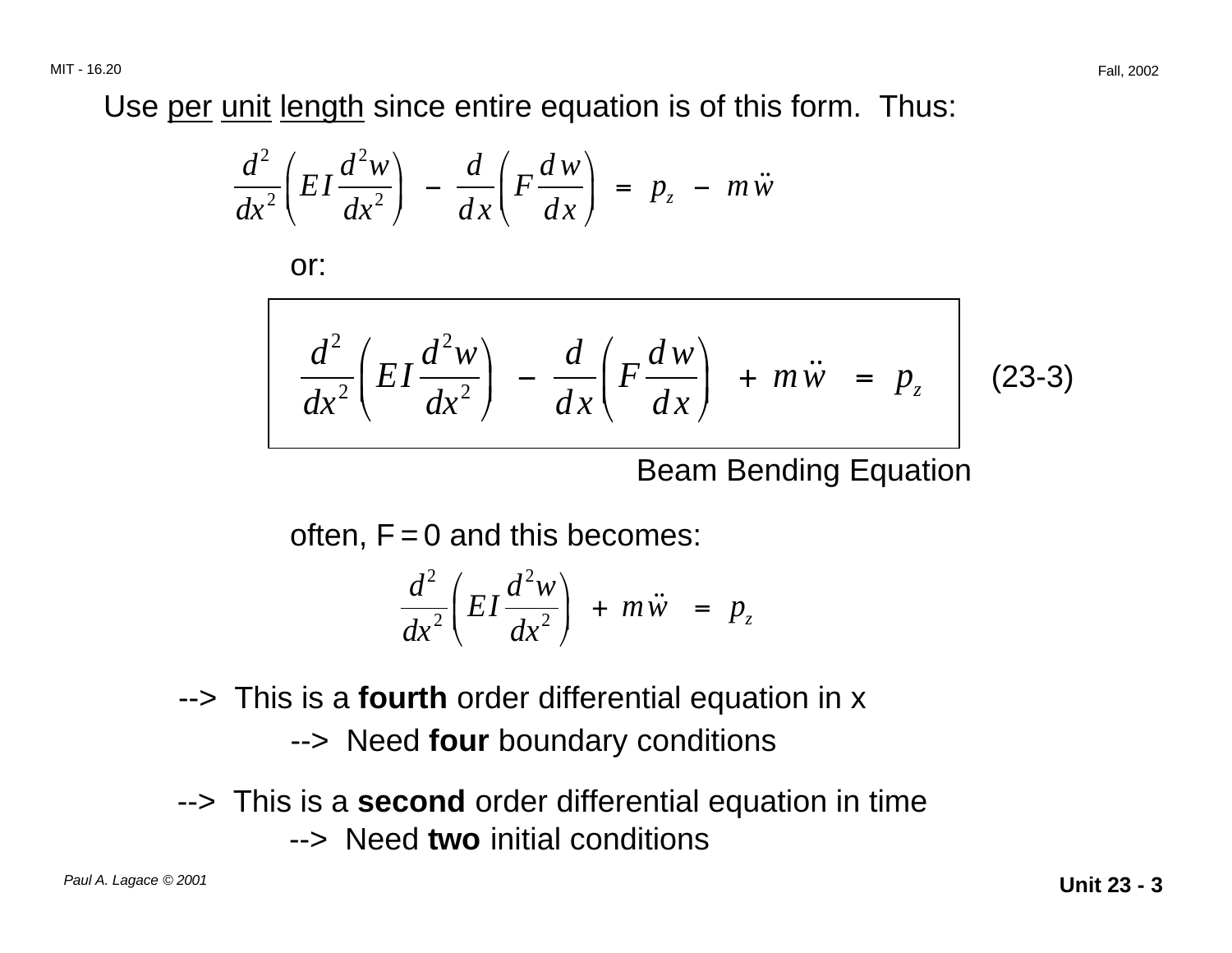Notes:

**•** Could also get via simple beam equations. Change occurs in:

$$
\frac{dS}{dx} = p_z - m\ddot{w}
$$

• If consider dynamics along x, must include *mu*<sup>i</sup> in p<sub>x</sub> term: ( $p_x - m\ddot{u}$ ) Use the same approach as in the discrete spring-mass systems:

# Free Vibration

Again assume harmonic motion. In a continuous system, there are an infinite number of natural frequencies (eigenvalues) and associated modes (eigenvectors)

so:

 $w(x, t) = \overline{w}(x) e^{i\omega t}$ 

separable solution spatially (x) and temporally (t)

Consider the homogeneous case  $(p_z = 0)$  and let there be no axial forces  $(p_x = 0 \Rightarrow F = 0)$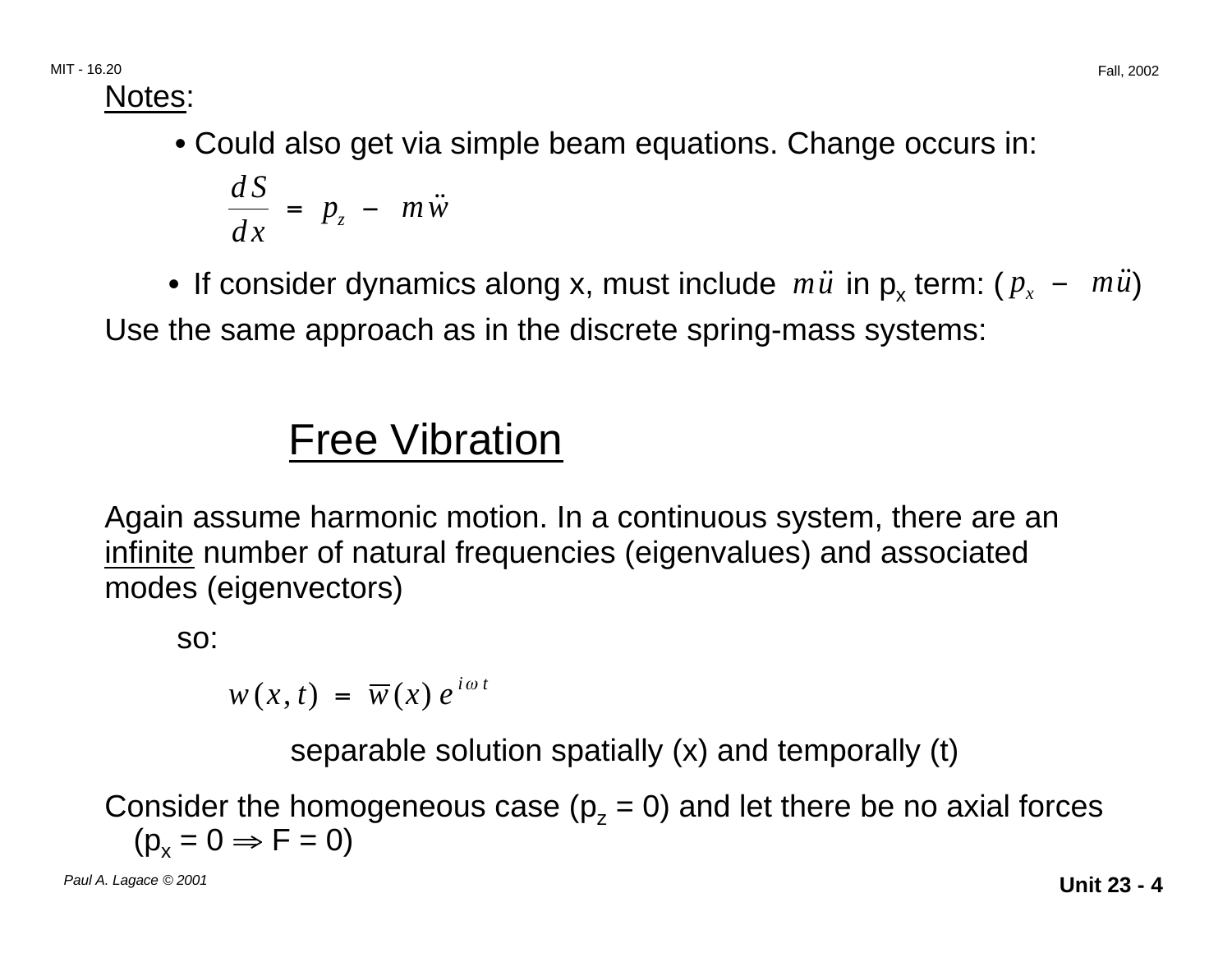So:

$$
\frac{d^2}{dx^2}\left(EI\frac{d^2w}{dx^2}\right) + m\ddot{w} = 0
$$

Also assume that EI does not vary with x:

$$
EI\frac{d^4w}{dx^4} + m\ddot{w} = 0
$$
 (23-5)

Placing the assumed mode in the governing equation:

$$
EI\frac{d^4\overline{w}}{dx^4}e^{i\omega t} - m\omega^2\overline{w}e^{i\omega t} = 0
$$

This gives:

$$
EI\frac{d^4\overline{w}}{dx^4} - m\omega^2\overline{w} = 0
$$
 (23-6)

which is now an equation solely in the spatial variable (successful separation of t and x dependencies)

Must now find a solution for  $\overline{w}(x)$  which satisfies the differential equations and the boundary conditions.

> Note: the shape and frequency are *intimately* linked (through equation 23-6)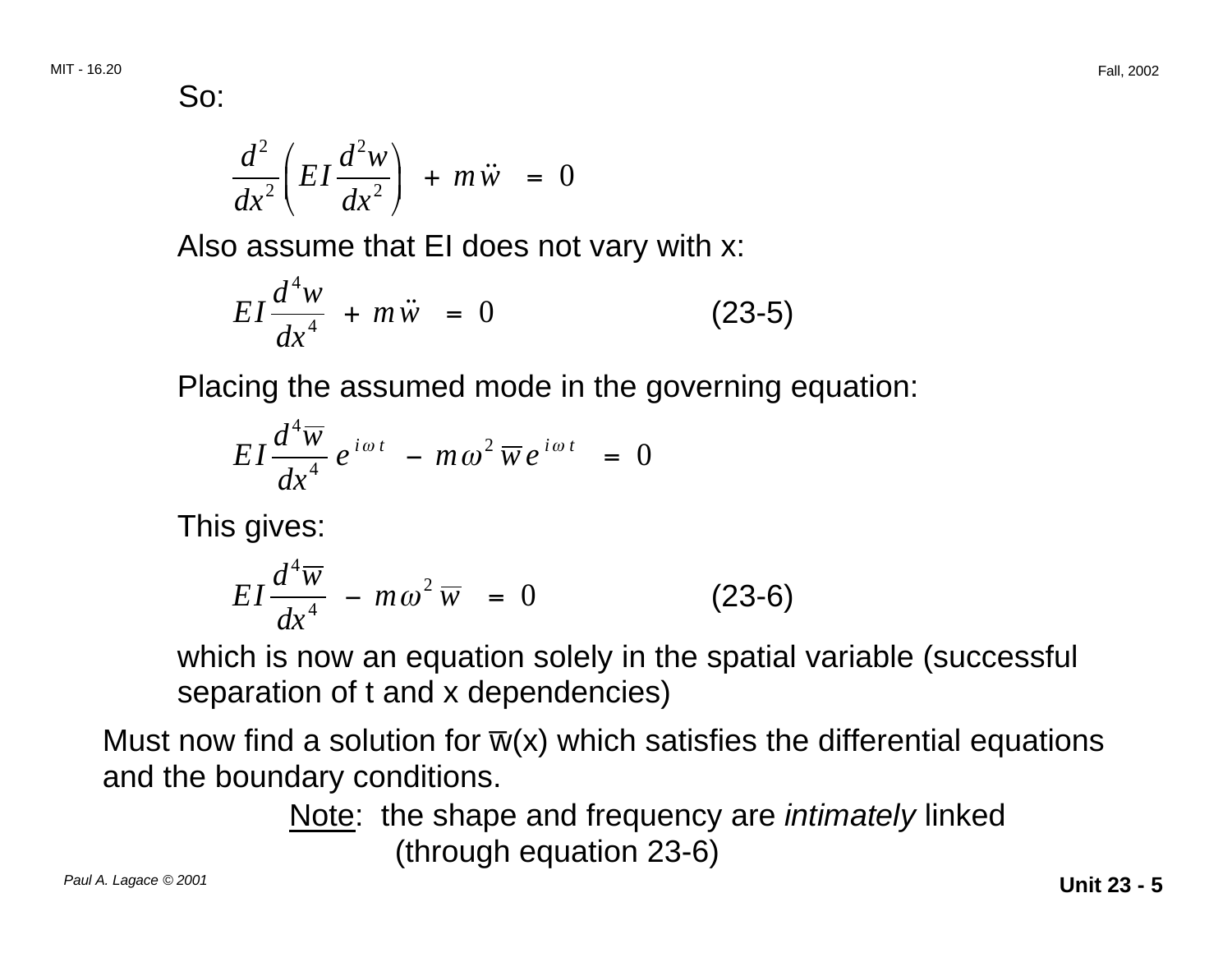Can recast equation (23-6) to be:

$$
\frac{d^4\overline{w}}{dx^4} - \frac{m\omega^2}{EI}\overline{w} = 0
$$
 (23-7)

The solution to this homogeneous equation is of the form:

$$
\overline{w}(x) = e^{px}
$$

Putting this into (23-7) yields

$$
p^4 e^{px} - \frac{m\omega^2}{EI} e^{px} = 0
$$
  

$$
\Rightarrow p^4 = \frac{m\omega^2}{EI}
$$

So this is an eigenvalue problem (spatially). The four roots are:

$$
p=+\lambda,\,-\lambda,\,+i\lambda,\,-i\lambda
$$

where:

$$
\lambda = \left(\frac{m\omega^2}{EI}\right)^{1/4}
$$

This yields:

Paul A. Lagace © 2001 **Unit 23 - 6**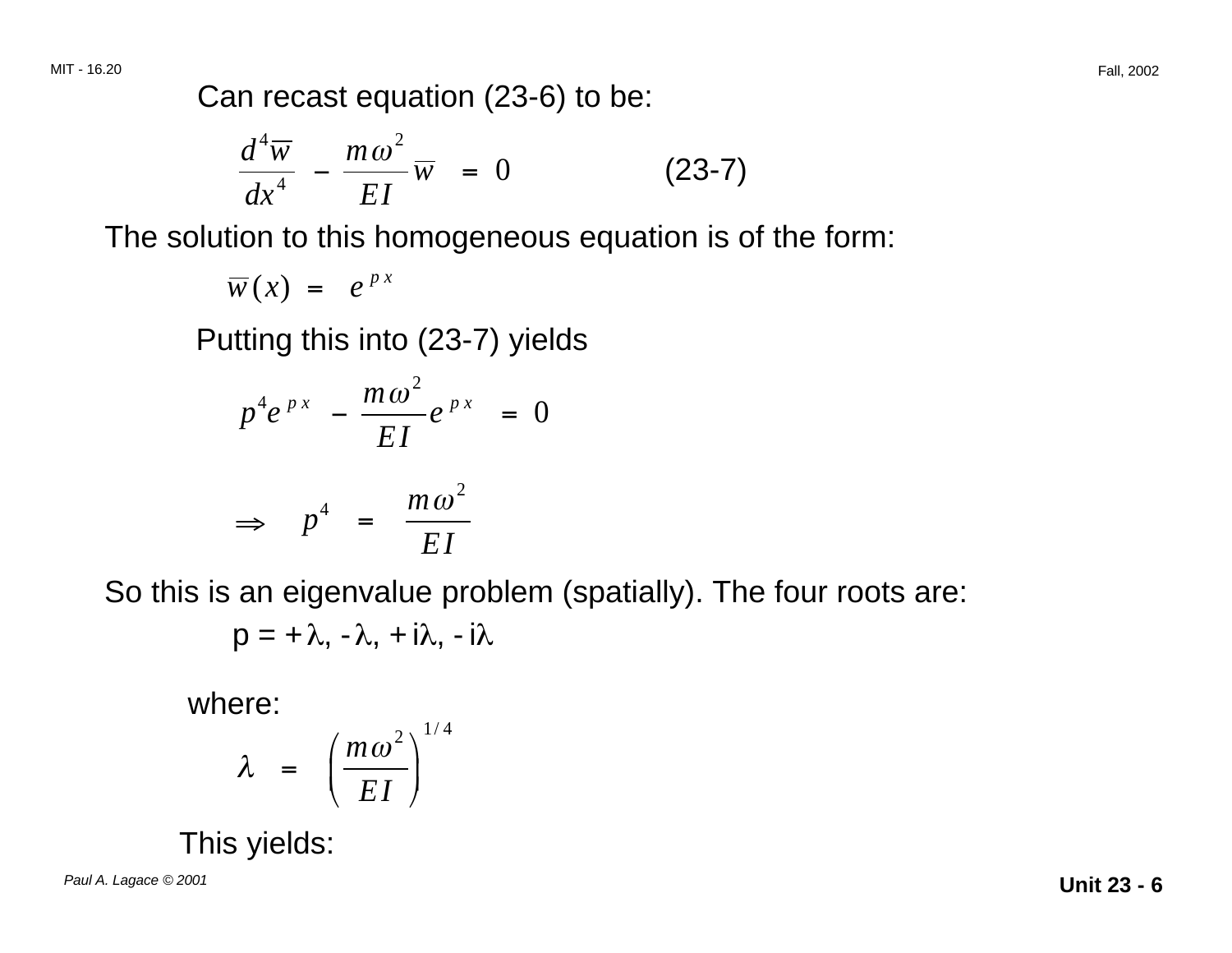$$
\overline{w}(x) = Ae^{\lambda x} + Be^{-\lambda x} + Ce^{i\lambda x} + De^{-i\lambda x}
$$
  
\nor:  
\n
$$
\overline{w}(x) = C_1 \sinh \lambda x + C_2 \cosh \lambda x + C_3 \sin \lambda x + C_4 \cos \lambda x
$$
 (23-8)

The constants are found by applying the boundary conditions (4 constants  $\Rightarrow$  4 boundary conditions)

Example: Simply-supported beam

#### **Figure 23.2 Representation of simply-supported beam**

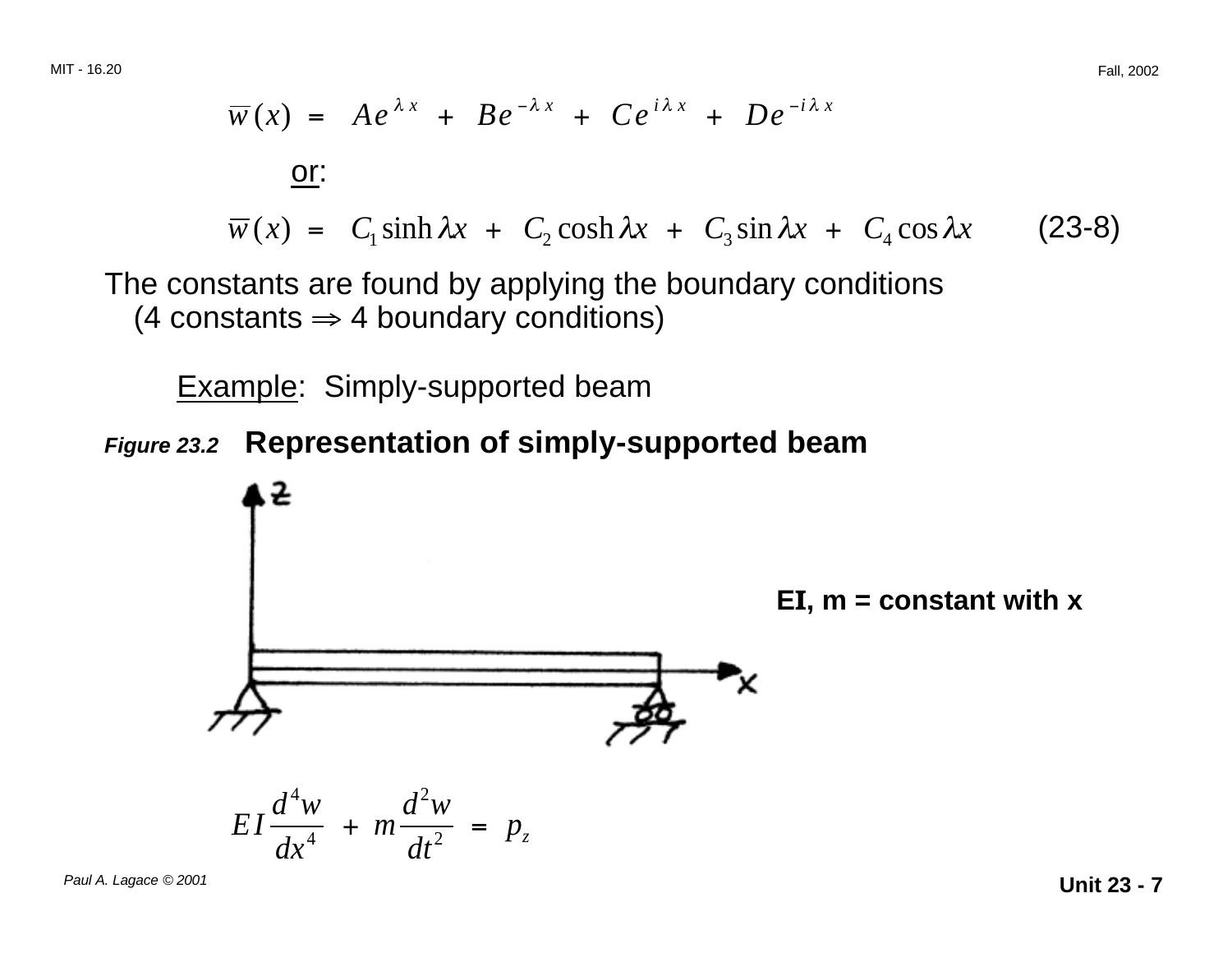Boundary conditions:

$$
\begin{aligned}\n\textcircled{a} \mathbf{x} &= 0 \\
\textcircled{b} \mathbf{x} &= \ell\n\end{aligned}\n\quad\n\begin{cases}\n\mathbf{w} &= 0 \\
M &= EI \frac{d^2 w}{dx^2} = 0\n\end{cases}
$$

with:

$$
\overline{w}(x) = C_1 \sinh \lambda x + C_2 \cosh \lambda x + C_3 \sin \lambda x + C_4 \cos \lambda x
$$

Put the resulting four equations in matrix form

$$
w(0) = 0
$$
  
\n
$$
\frac{d^2w}{dx^2}(0) = 0
$$
  
\n
$$
w(l) = 0
$$
  
\n
$$
w(l) = 0
$$
  
\n
$$
\begin{bmatrix} 0 & 1 & 0 & 1 \\ 0 & 1 & 0 & -1 \\ \sinh \lambda l & \cosh \lambda l & \sin \lambda l & \cos \lambda l \\ \sinh \lambda l & \cosh \lambda l & -\sin \lambda l & -\cos \lambda l \end{bmatrix} \begin{bmatrix} C_1 \\ C_2 \\ C_3 \\ C_4 \end{bmatrix} = \begin{bmatrix} 0 \\ 0 \\ 0 \\ 0 \end{bmatrix}
$$

Solution of determinant matrix generally yields values of  $\lambda$  which then yield frequencies and associated modes (as was done for multiple mass systems in a somewhat similar fashion)

Paul A. Lagace © 2001 **Unit 23 - 8**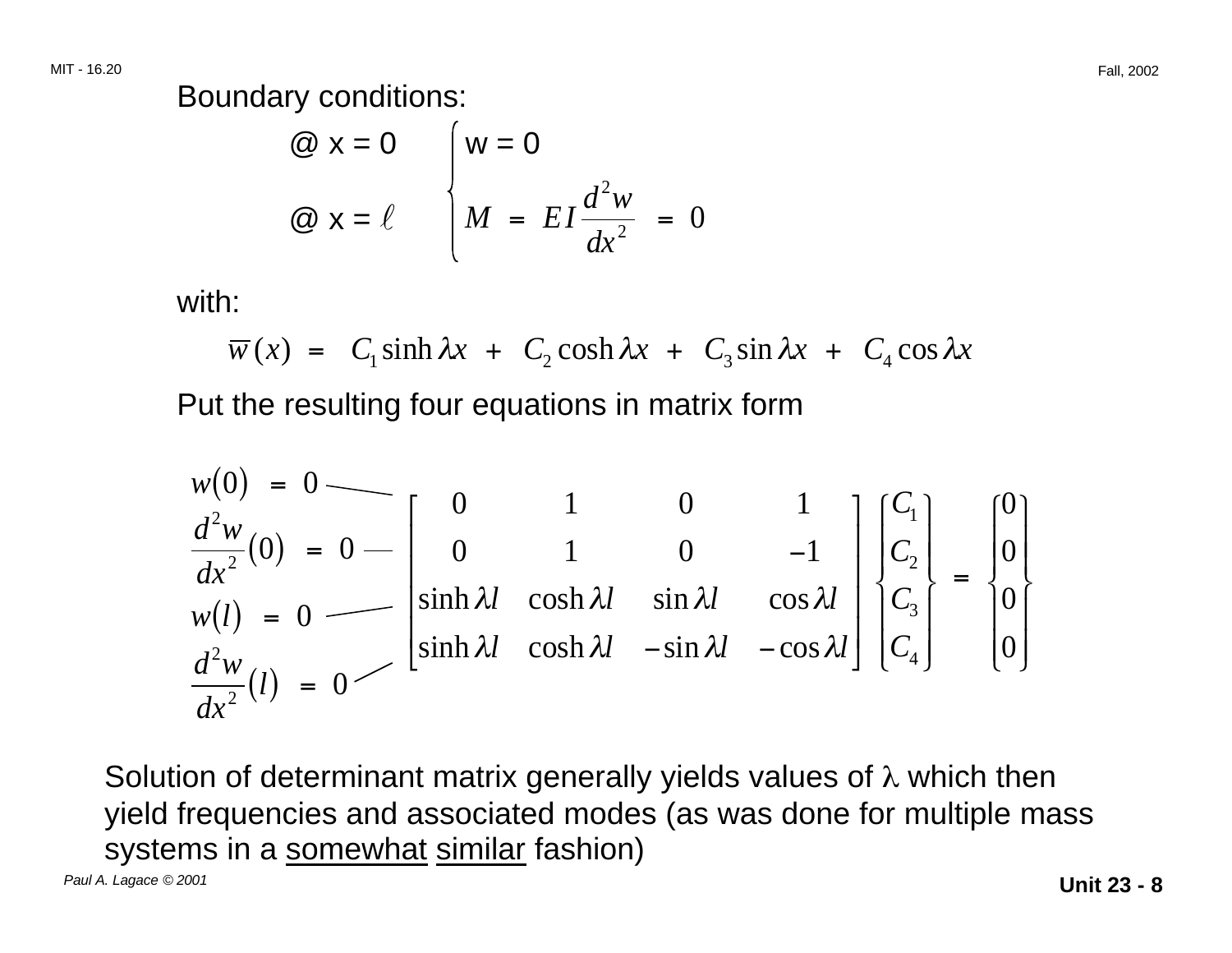In this case, the determinant of the matrix yields:

$$
C_3 \sin \lambda l = 0
$$
  
\nNote: Equations (1 & 2) give C<sub>2</sub> = C<sub>4</sub> = 0  
\nEquations (3 & 4) give 2C<sub>3</sub> sin  $\lambda l$  = 0  
\n
$$
\Rightarrow
$$
 nontrivial:  $\lambda l = n\pi$ 

The nontrivial solution is:

$$
\lambda \ell = n\pi
$$
 (eigenvalue problem!)

Recalling that:

$$
\lambda = \left(\frac{m\omega^2}{EI}\right)^{1/4}
$$
\n
$$
\Rightarrow \frac{m\omega^2}{EI} = \frac{n^4\pi^4}{l^4}
$$
 (change n to r to be consistent with previous notation)\n
$$
\Rightarrow \omega_r = r^2\pi^2 \sqrt{\frac{EI}{ml^4}}
$$
\n
$$
\Rightarrow \omega_r = r^2\pi^2 \sqrt{\frac{EI}{ml^4}}
$$
\n
$$
\Rightarrow \omega_r = r^2\pi^2 \sqrt{\frac{EI}{ml^4}}
$$
\n
$$
\Rightarrow \omega_r = r^2\pi^2 \sqrt{\frac{EI}{ml^4}}
$$
\n
$$
\Rightarrow \omega_r = r^2\pi^2 \sqrt{\frac{EI}{ml^4}}
$$
\n
$$
\Rightarrow \omega_r = r^2\pi^2 \sqrt{\frac{EI}{ml^4}}
$$
\n
$$
\Rightarrow \omega_r = r^2\pi^2 \sqrt{\frac{EI}{ml^4}}
$$
\n
$$
\Rightarrow \omega_r = r^2\pi^2 \sqrt{\frac{EI}{ml^4}}
$$
\n
$$
\Rightarrow \omega_r = r^2\pi^2 \sqrt{\frac{EI}{ml^4}}
$$
\n
$$
\Rightarrow \omega_r = r^2\pi^2 \sqrt{\frac{EI}{ml^4}}
$$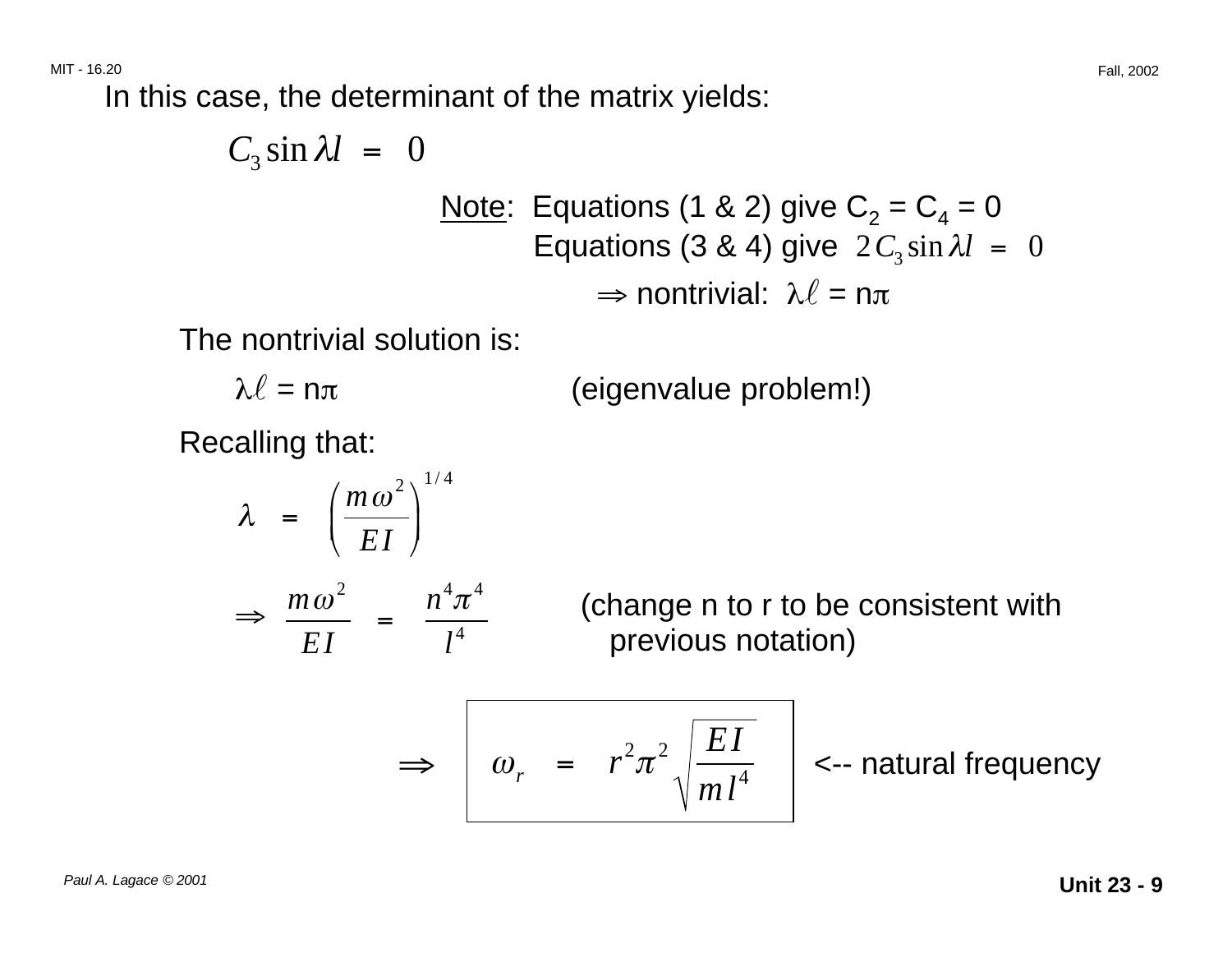As before, find associated mode (eigenvector), by putting this back in the governing matrix equation.

Here (setting  $C_3 = 1$ ....one "arbitrary" magnitude):

*rx*  π  $\overline{w}(x) = \phi_r = \sin \frac{n \pi x}{l}$  <-- mode shape (normal mode) *for*: r = 1, 2, 3,……∞

#### Note: A continuous system has an **infinite** number of modes

So total solution is:

$$
w(x, t) = \phi_r \sin \omega_r t = \sin \frac{r \pi x}{l} \sin \left( r^2 \pi^2 \sqrt{\frac{EI}{m l^4}} t \right)
$$

--> Vibration modes and frequencies are: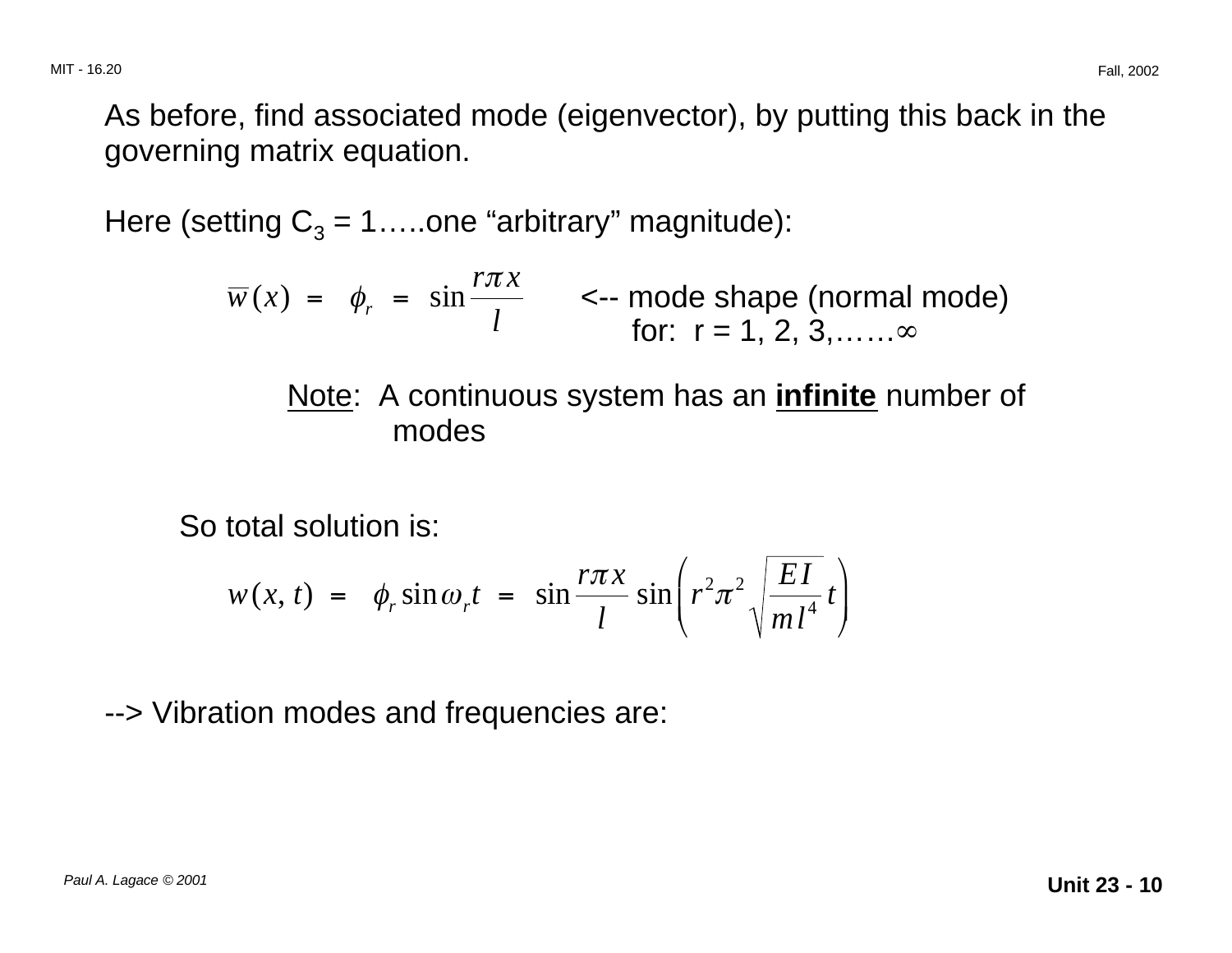**Figure 23.3 Representation of vibration modes of simply-supported beam** 



#### Same for other cases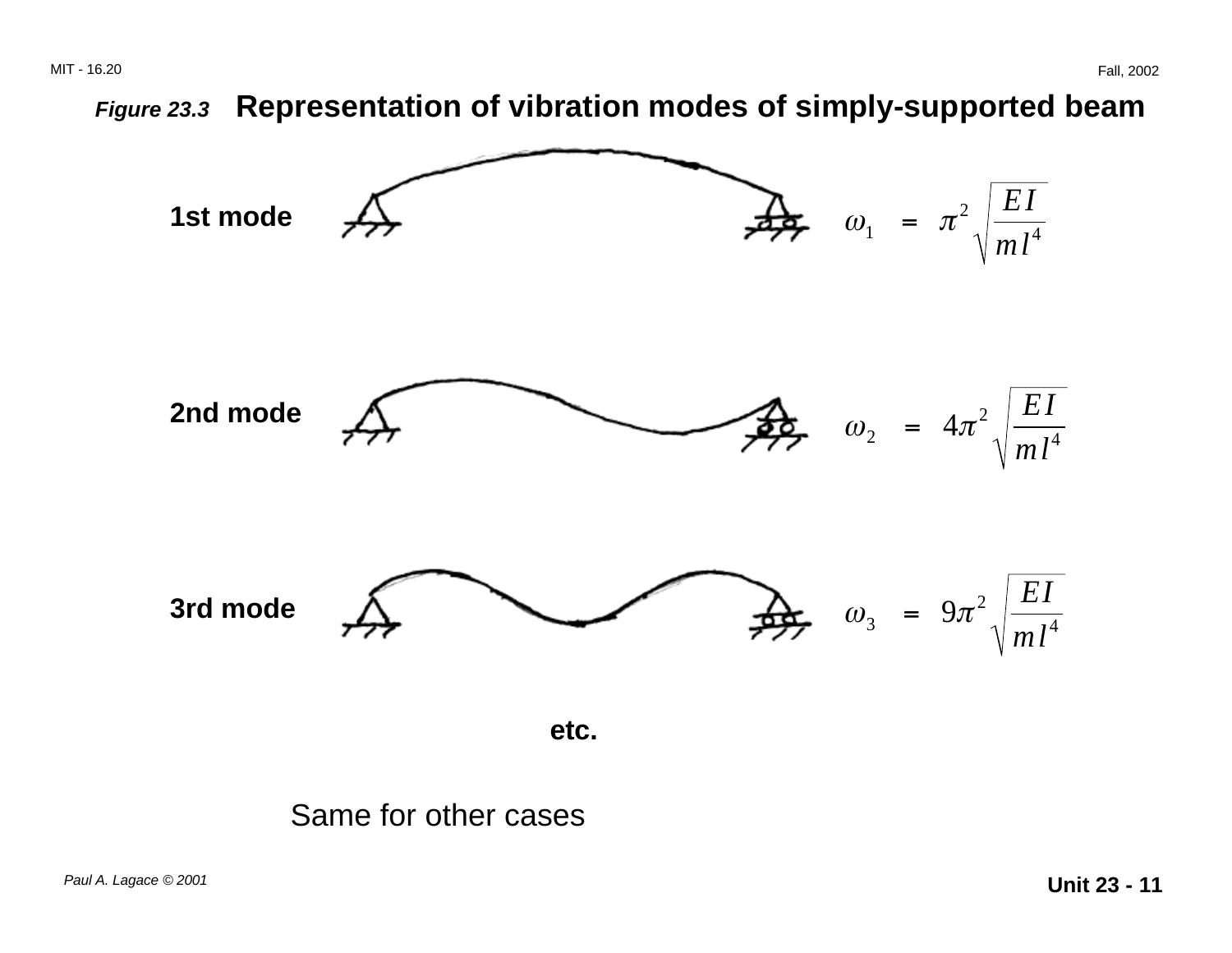Continue to see the similarity in results between continuous and multimass (degree-of-freedom) systems. Multi-mass systems have predetermined modes since discretization constrains system to deform accordingly.

The extension is also valid for…

# **Orthogonality Relations**

They take basically the same form except now have *continuous functions* integrated spatially over the regime of interest rather than vectors:

$$
\int_0^l m(x) \phi_r(x) \phi_s(x) dx = M_r \delta_{rs}
$$
 (23-9)

where: 
$$
\begin{cases} \delta_{rs} = \text{kronecker delta} \begin{cases} = 1 & \text{for } r = s \\ = 0 & \text{for } r \neq s \end{cases} \\ M_{r} = \int_{0}^{l} m(x) \phi_{r}^{2}(x) dx \\ \text{generalized mass of the rth mode} \end{cases}
$$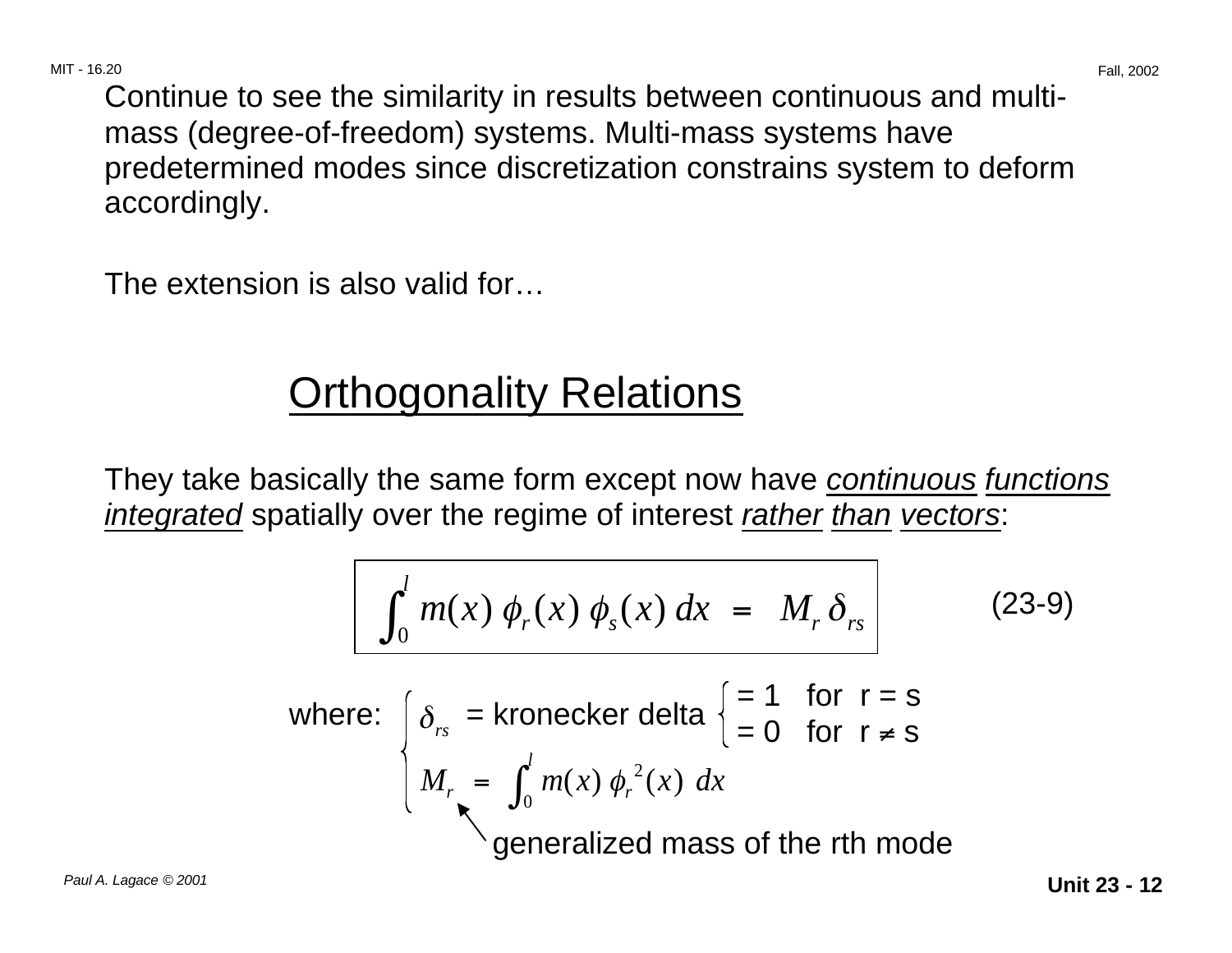So:  
\n
$$
\int_0^l m \phi_r \phi_s dx = 0 \qquad r \neq s
$$
\n
$$
\int_0^l m \phi_r \phi_r dx = M_r
$$

Also can show (similar to multi degree-of-freedom case):

$$
\int_0^l \frac{d^2}{dx^2} \left( EI \frac{d^2 \phi_r}{dx^2} \right) \phi_s dx = \delta_{rs} M_r \omega_r^2 \qquad (23-10)
$$

This again, leads to the ability to transform the equation based on the normal modes to get the…

### **Normal Equations of Motion**

Let:

$$
w(x, t) = \sum_{r=1}^{\infty} \phi_r(x) \xi_r(t)
$$
 (23-11)  
normal mode  
normal coordinates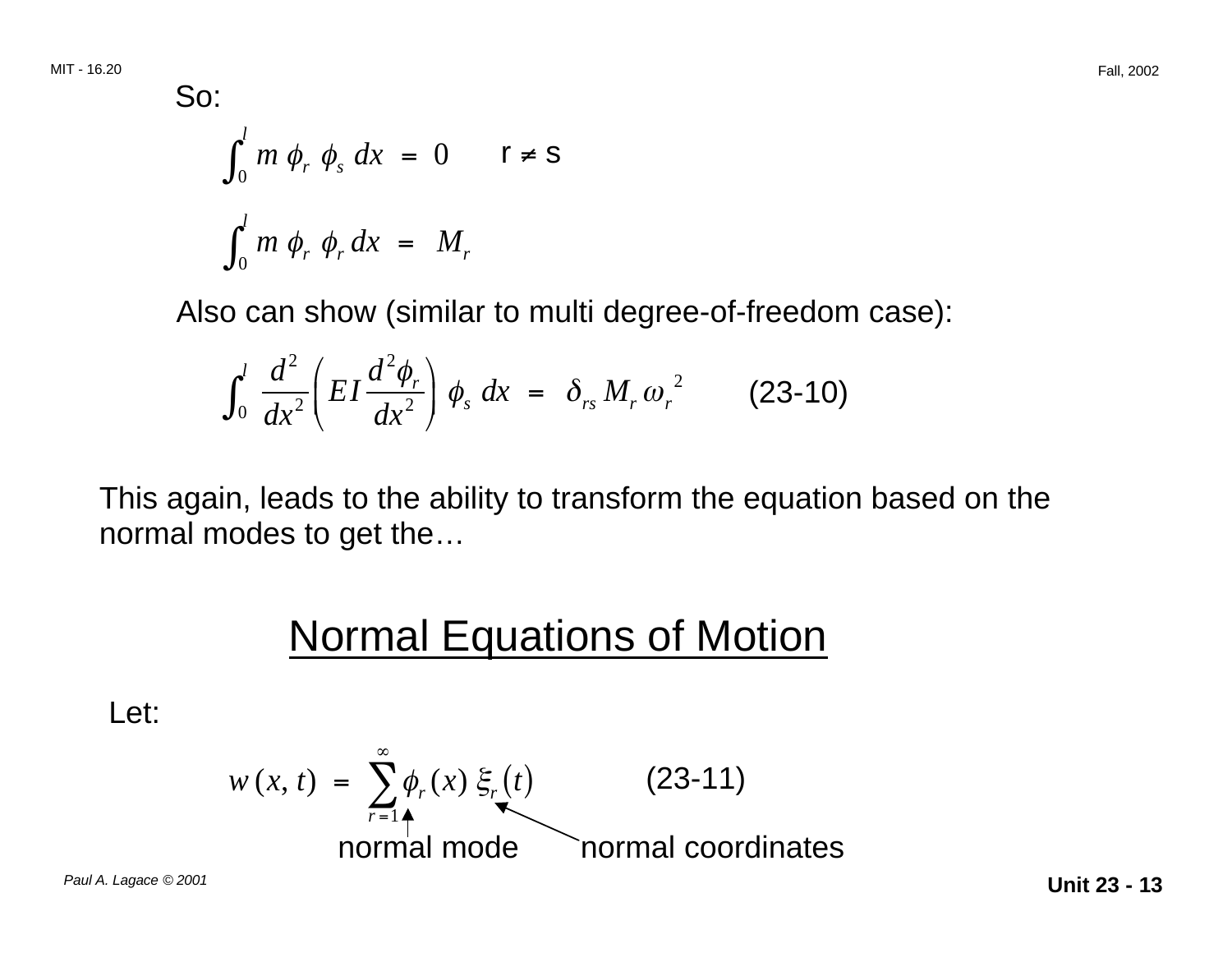Place into governing equation:

$$
\frac{d^2}{dx^2}\left(EI\frac{d^2w}{dx^2}\right) + m\frac{d^2w}{dt^2} = p_z(x)
$$

multiply by  $\phi_{\mathtt{s}}$  and integrate  $\int_0^l\;dx\;$  to get:

$$
\sum_{r=1}^{\infty} \ddot{\xi}_r \int_0^l m \phi_r \phi_s dx + \sum_{r=1}^{\infty} \xi_r \int_0^l \phi_s \frac{d^2}{dx^2} \left( EI \frac{d^2 \phi_r}{dx^2} \right) dx = \int_0^l \phi_s f dx
$$

Using orthogonality conditions, this takes on the same forms as before:

$$
M_r \ddot{\xi}_r + M_r \omega_r^2 \xi_r = \Xi_r \qquad (23-12)
$$

$$
r = 1, 2, 3, \ldots
$$

 $p_{\scriptscriptstyle z}(x,\,t)$ with:  $M_r = \int_0^l m \phi_r^2 dx$  - Generalized mass of rth mode  $E_r = \int_0^l \phi_r p_z(x, t) dx$  - Generalized force of rth mode  $\xi_r$  (t) = normal coordinates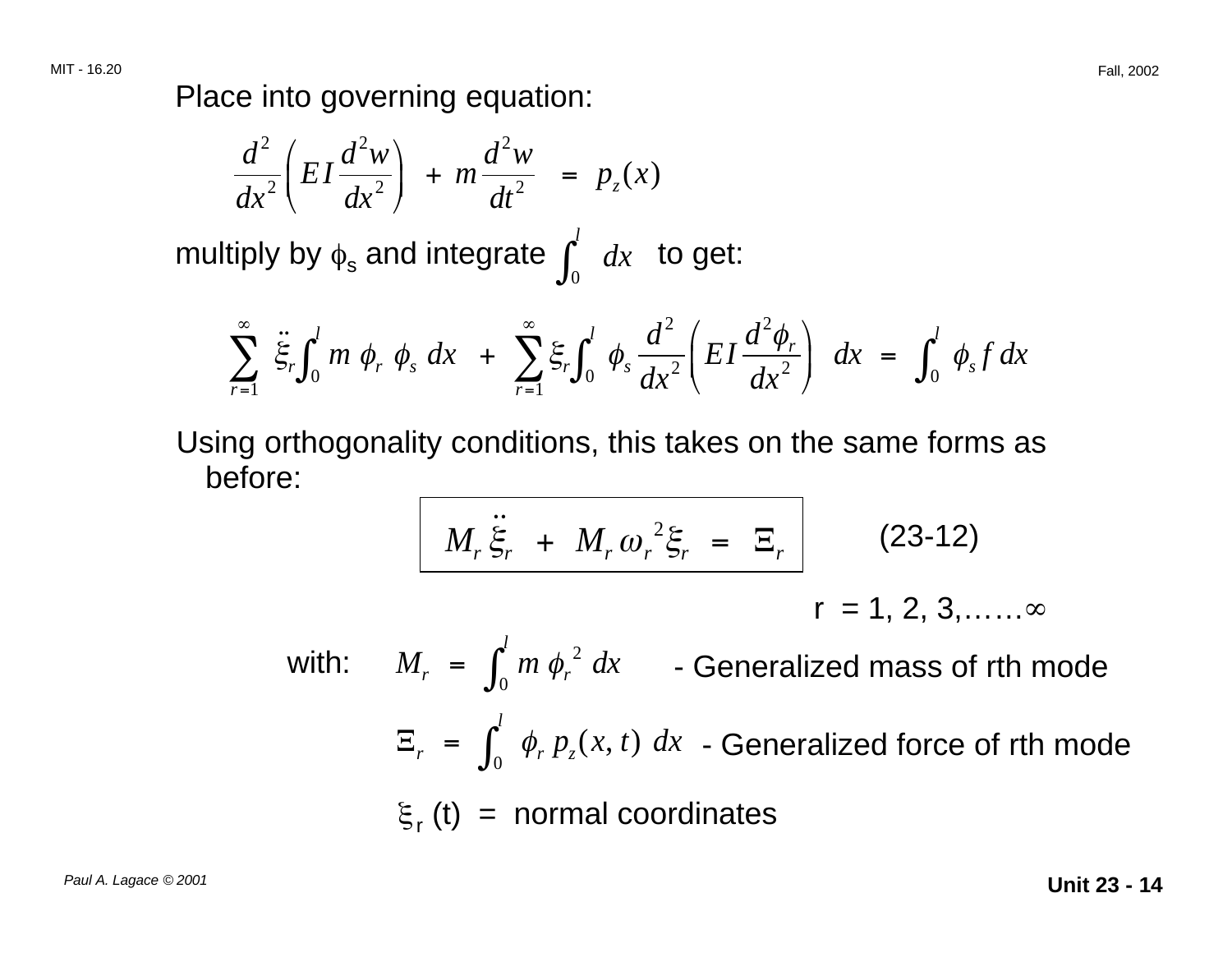### **Once again**

- each equation can be solved independently
- allows continuous system to be treated as a series of "simple" one degree-of-freedom systems
- superpose solutions to get total response (Superposition of Normal Modes)
- often only lowest modes are important
- difference from multi degree-of-freedom system: n --> ∞
- --> To find Initial Conditions in normalized coordinates…same as before:

$$
w(x, 0) = \sum_{r} \phi_r(x) \xi_r(0)
$$
etc.

Thus:

$$
\begin{cases}\n\xi_r(0) = \frac{1}{M_r} \int_0^l m \phi_r w_0(x) dx \\
\dot{\xi}_r(0) = \frac{1}{M_r} \int_0^l m \phi_r \dot{w}_0(x) dx\n\end{cases}
$$
\n(23-13)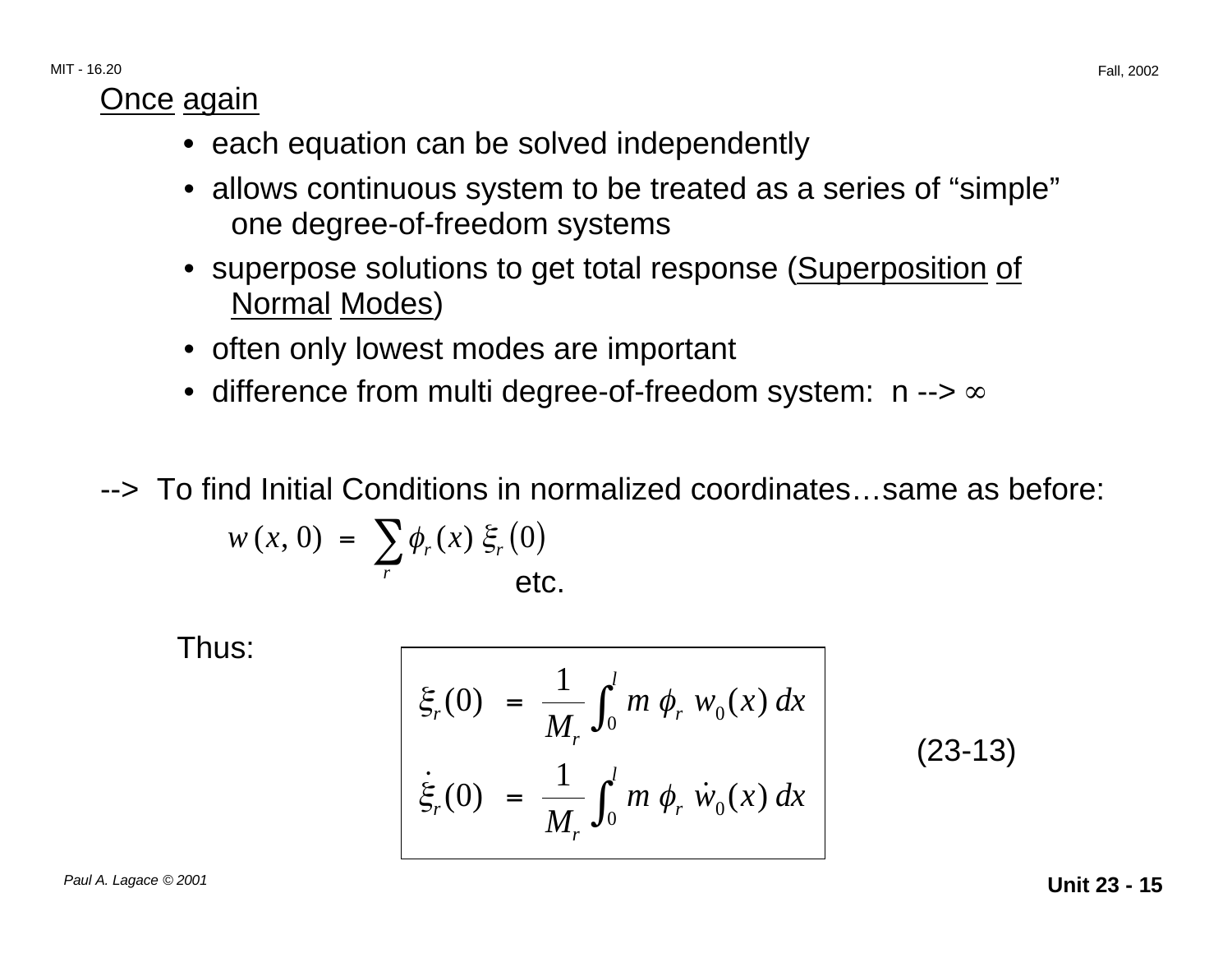Finally, can add the case of…

### Forced Vibration

Again… response is made up of the natural modes

- Break up force into series of spatial impulses
- Use Duhamel's (convolution) integral to get response for each normalized mode

$$
\xi_r(t) = \frac{1}{M_r \omega_r} \int_0^t \Xi_r(\tau) \sin \omega_r(t - \tau) d\tau
$$
 (23-14)

• Add up responses (equation 23-11) for all normalized modes  $(Linear \Rightarrow Superposition)$ 

What about the special case of…

--> Sinusoidal Force at point  $x_A$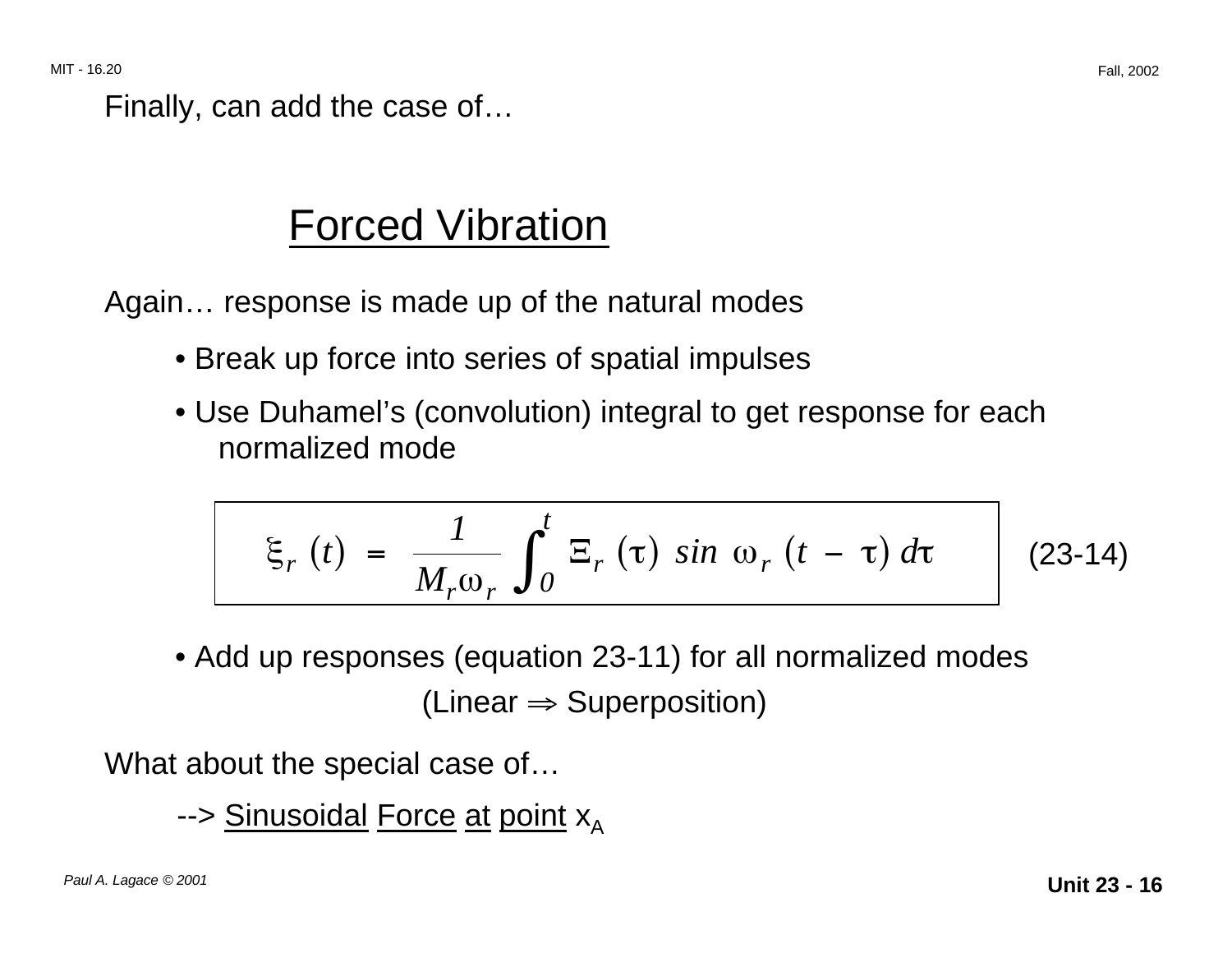**Figure 23.4 Representation of force at point**  $x_A$  **on simply-supported beam** 



 $F(t) = F_0 \sin \Omega t$ 

As for single degree-of-freedom system, for each normal mode get:

$$
\xi_r(t) = \frac{\phi_r(x_A) F_o}{M_r \omega_r^2 \left(1 - \frac{\Omega^2}{\omega_r^2}\right)} \sin \Omega t
$$

for steady state response (Again, initial transient of sin  $\omega_r$ t dies out due to damping)

Add up all responses…

Paul A. Lagace © 2001 **Unit 23 - 17**